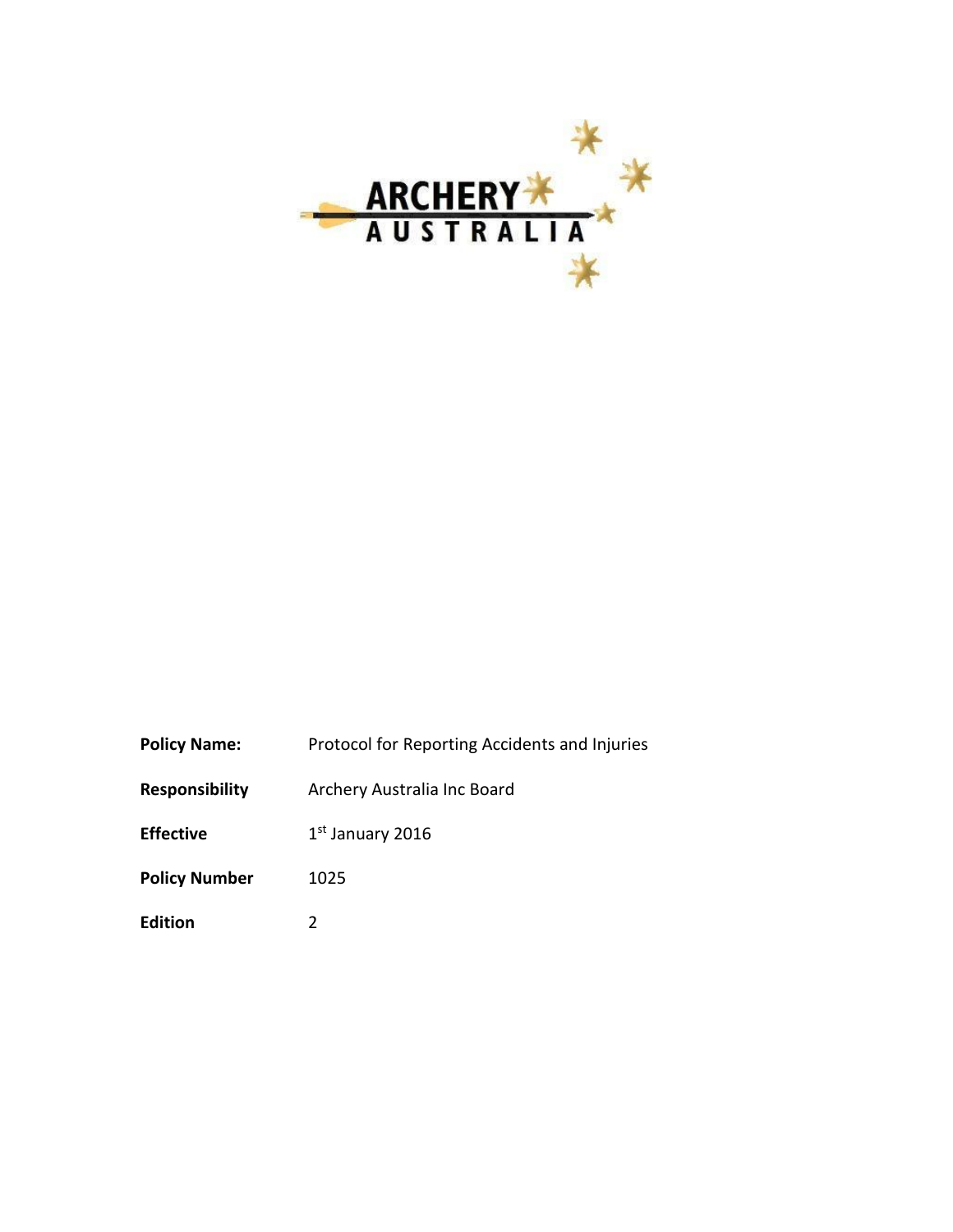# **Overview**

To ensure any accidents, serious injuries or near misses are reported and managed appropriately to ensure the best interests of the injured person and the sport is protected the following procedure must be followed.

## **Archery Australia Inc Serious Case Manager**

Archery Australia will have appointed a designated person or the CEO as the Serious Case Manager and will assist in managing such incidents.

The Archery Australia Serious Case Manager is the first point of contact in the event of an accident or injury, and will provide a link between the club/RGB, Archery Australia Inc and the insurance provider.

### **Definitions**

A reportable injury -

- 1. an incident resulting an injury to a person which requires external medical treatment (Doctor, Ambulance, Hospital).
- 2. an incident causing death.

A reportable accident is an incident which may not have resulted in any injuries but may have had the potential to cause injury or property damage.

## **Reporting Protocol**

In the event of an injury the following protocol process is followed -

- Provide immediate on-field medical care, immediately call emergency services and arrange suitable transportation to the Hospital or medical facility for the injured person.
- A senior official in attendance must immediately establish control (Incident Manager) of the situation and contact by either phone or email the Archery Australia Serious Injury Case Manager passing on all available details of the incident.
- 4. Archery Australia Serious Injury Case Manager notifies Archery Australia President or CEO of the injury/incident and associated facts.
- 5. Archery Australia Serious Injury Case Manager notifies appropriate RGB providing details.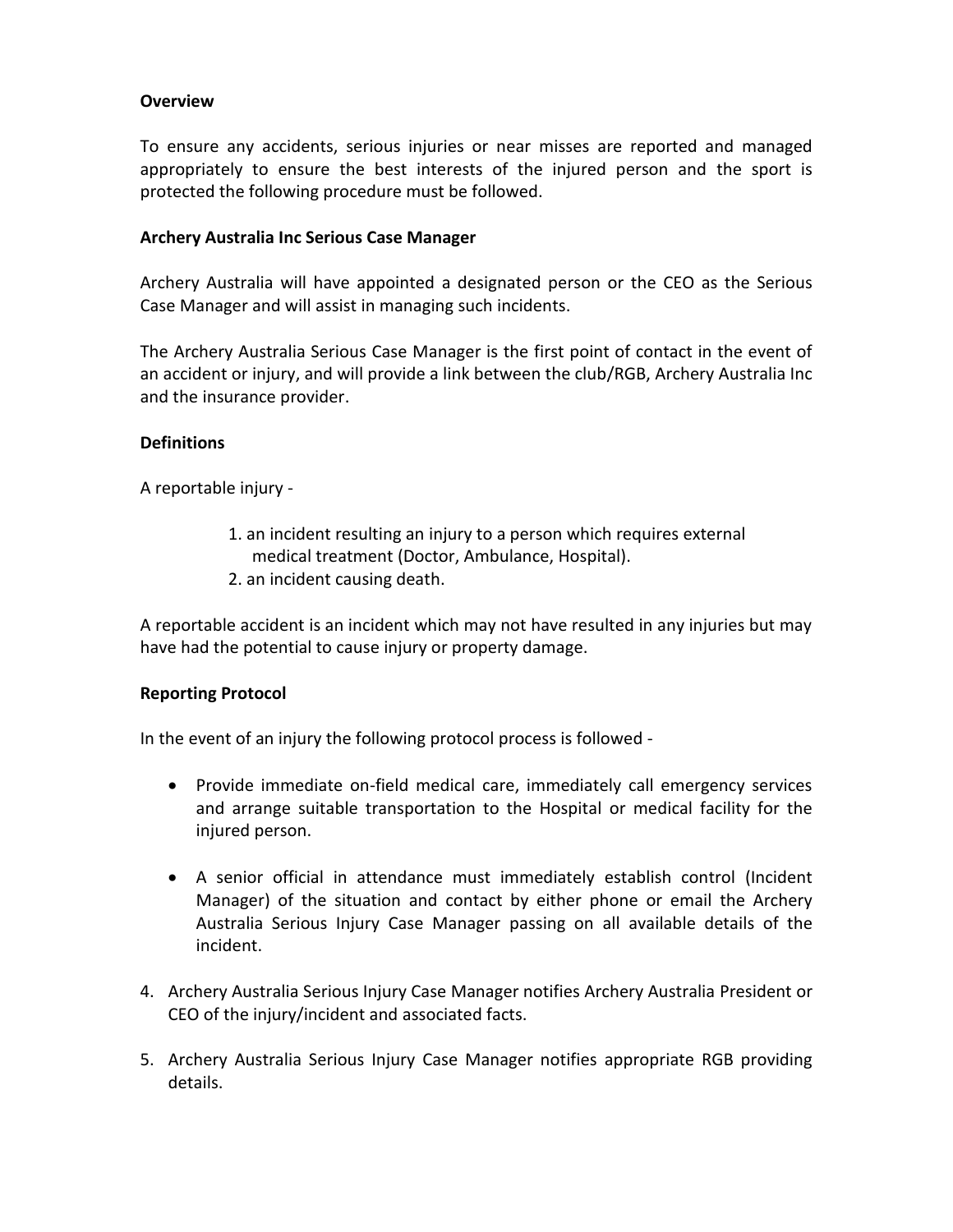#### **Incident Manager**

1) Ensure appropriate and immediate on-field medical care is provided i.e. immediately call emergency services and arrange suitable transportation to the Hospital or medical facility for the injured person.

# I**n the case of fatality contact police immediately.**

- 2) Make telephone contact with Archery Australia Serious Injury Case Manager.
- 3) Accurately record any details and persons associated with the injury, including the taking of written witness statements.
- 4) Notify next of kin, i**n the case of a fatality, the Police will notify the next of kin.**
- 5) Monitor if required competitors, spectators require debrief and or counseling.
- 6) Avoid making any statements to the media, direct media to Archery Australia Office.
- 7) **Complete the Serious Injury Report (attached to this document) or complete on line and submit copy to Serious Injury Case Manager.**

### **Archery Australia Inc Responsibilities**

- 1. Monitor current and ongoing status of the injured player
- 2. Provide support logistical and human, to the injured player, club and RGB as required
- 3. Complete analysis report of injury occurrence and record on Serious Injury Register

## **EXTERNAL INCIDENT PROTOCOL**

The protocol and procedure listed above is for internal incidents only (an accident on a club range, field or tournament). In the event of a shooting incident outside club grounds and by non registered members the following **MUST BE OBSERVED.**

It is vital that if such an external incident happens a consistent media approach is maintained, and it is for this reason all media enquiries must be handled by one person within Archery Australia Inc.

If such an incident should occur irrespective at what level of the sport all media enquiries should be directed to Archery Australia CEO.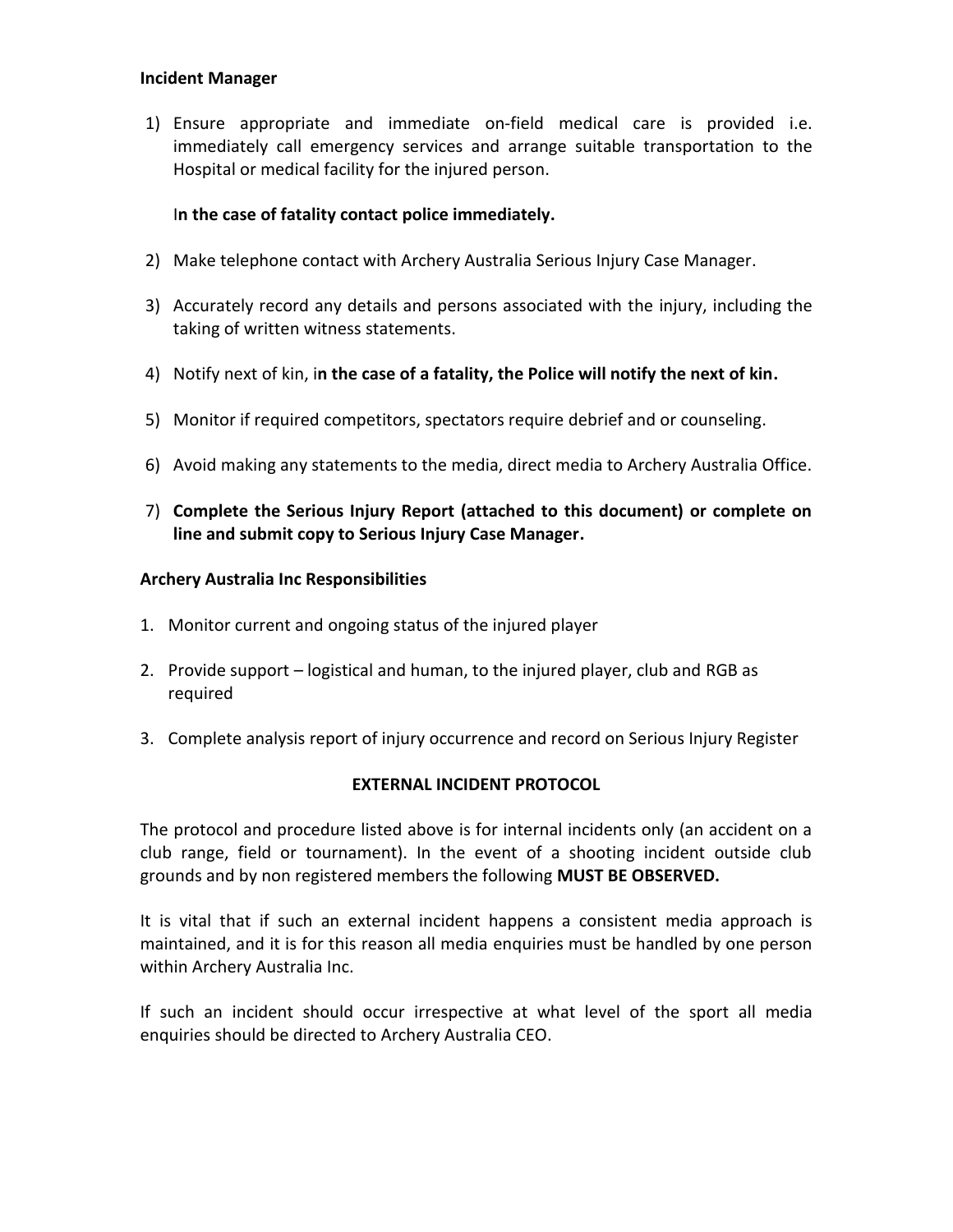

# **ARCHERY AUSTRALIA Inc INJURY REPORT.**

| Injured name |     |            |               |                 |  |
|--------------|-----|------------|---------------|-----------------|--|
| Address      |     |            |               |                 |  |
|              |     |            |               | Post Code       |  |
| Telephone    |     |            |               |                 |  |
| Mobile       |     |            |               |                 |  |
| Gender       | Age | <b>DOB</b> |               | Affiliation No. |  |
| Next of kin: |     |            | Telephone No. |                 |  |

| Name of club:         |                   |
|-----------------------|-------------------|
| Date of Incident:     | Time of Incident: |
| Location of incident: |                   |
| Condition of venue:   |                   |
| Weather conditions:   |                   |

| DOS Name:                     | Contact: |
|-------------------------------|----------|
| Judges / Club Official Name:  | Contact: |
| Judges / Club Official Name:: | Contact: |
| Judges / Club Official Name:: | Contact: |
| <b>Witness Name:</b>          | Contact: |
| Witness Name:                 | Contact: |
| Witness Name:                 | Contact: |
| Witness Name:                 | Contact: |

Is there any photo or video footage?  $Yes \Box \ No \Box$ 

If yes retain until contacted by Archery Australia Inc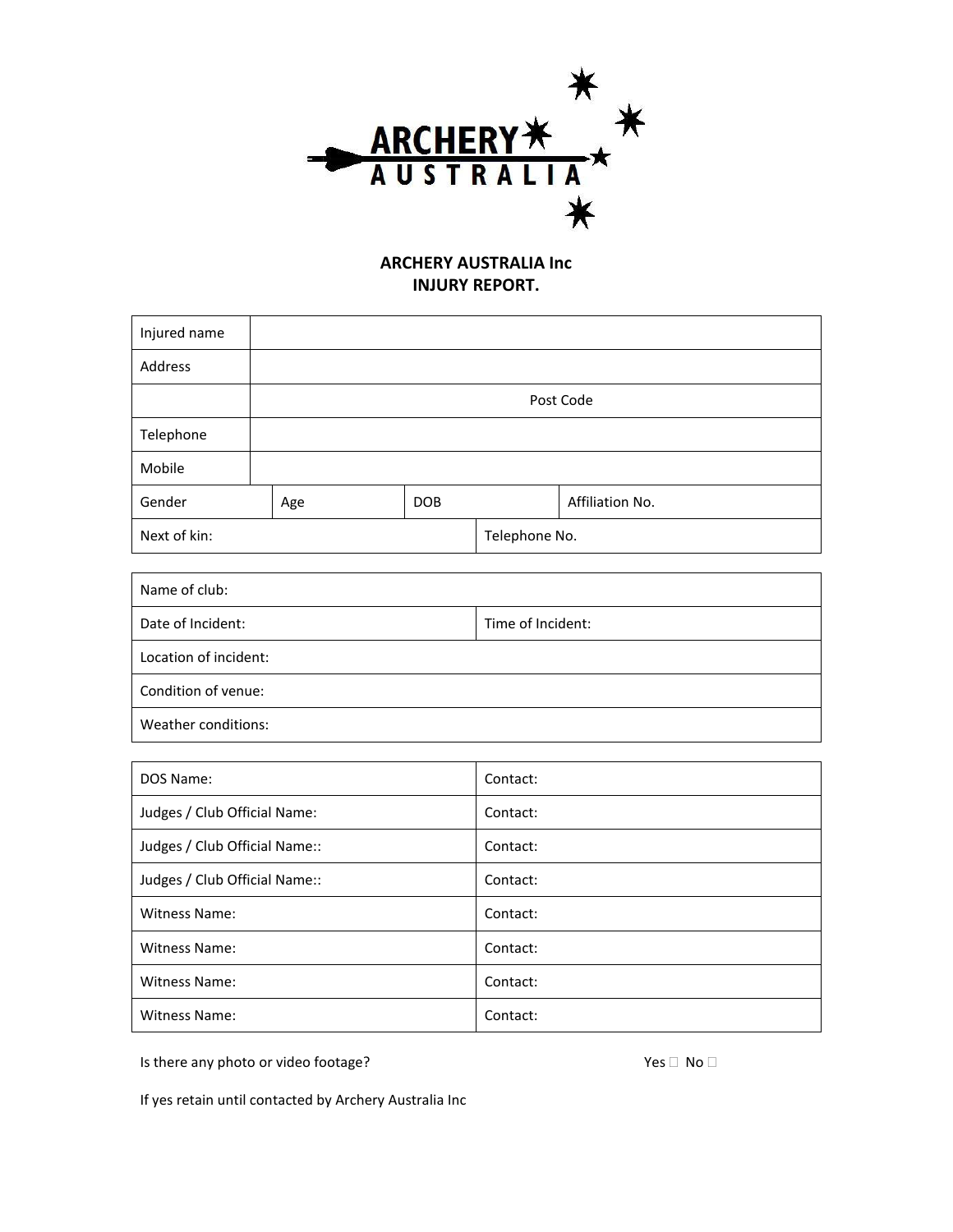| If yes, for how long                                                                 |                                                                 |
|--------------------------------------------------------------------------------------|-----------------------------------------------------------------|
| Did the shooting restart?                                                            | Yes $\square$ No $\square$                                      |
| Did the incident occur during:                                                       | Practice $\square$ Competition $\square$ Other $\square$        |
| If other, please specify:                                                            |                                                                 |
| Give a brief description of the incident/injury;                                     |                                                                 |
|                                                                                      |                                                                 |
|                                                                                      |                                                                 |
|                                                                                      |                                                                 |
|                                                                                      |                                                                 |
| Was the person taken to hospital $\square$<br>What hospital was the person taken to? | By car $\square$ By ambulance $\square$ By helicopter $\square$ |
|                                                                                      |                                                                 |
| Hospital phone number:                                                               |                                                                 |
| Was any medical assistance given at scene?                                           | Yes $\Box$ No $\Box$                                            |
|                                                                                      | Outline the treatment, if any the person received on the field: |
|                                                                                      |                                                                 |
|                                                                                      |                                                                 |
|                                                                                      |                                                                 |
|                                                                                      |                                                                 |
|                                                                                      |                                                                 |

Name of person completing this report: